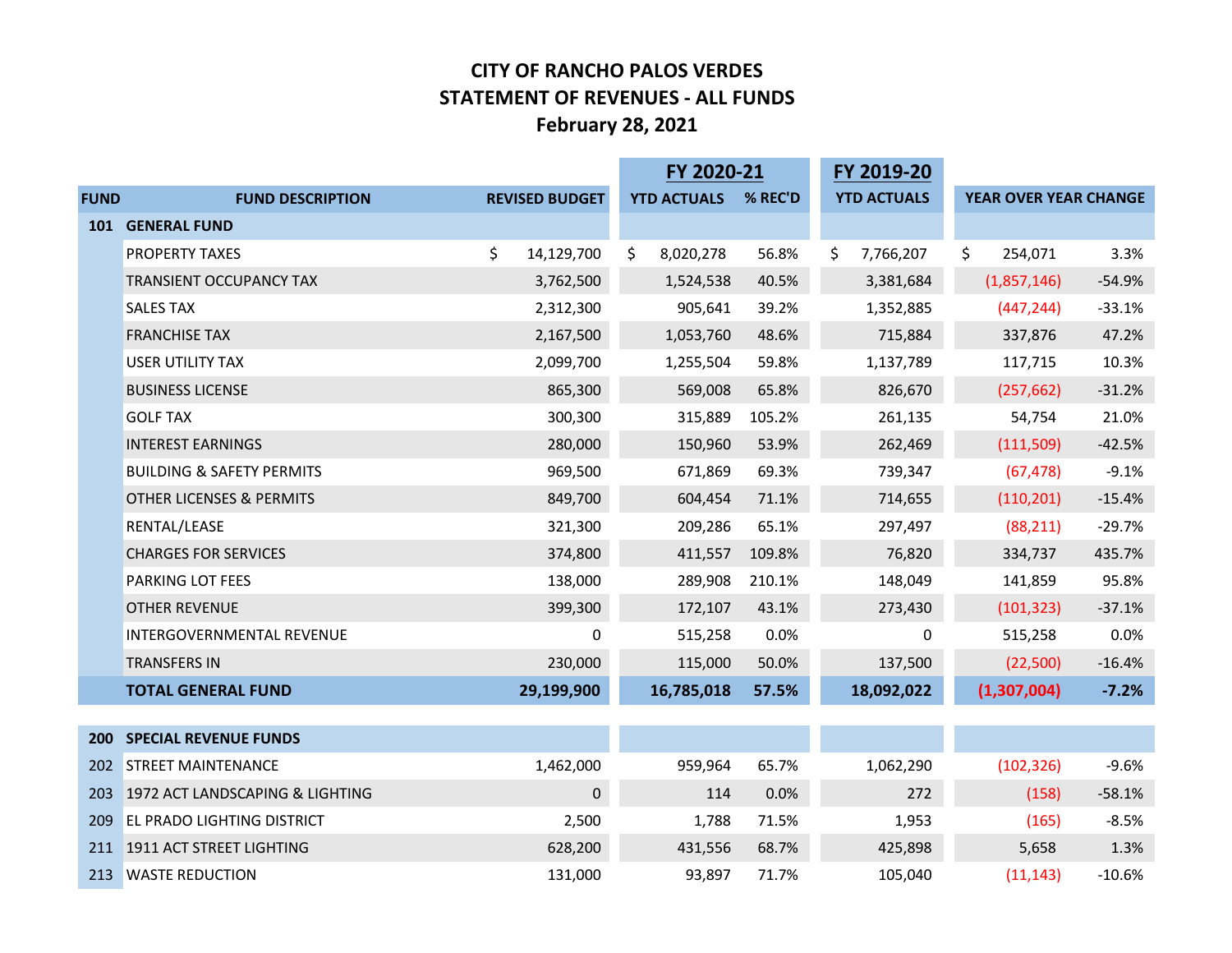## **CITY OF RANCHO PALOS VERDES STATEMENT OF REVENUES - ALL FUNDS February 28, 2021**

|             |                                          | FY 2020-21            |                    |         | FY 2019-20         |                       |          |
|-------------|------------------------------------------|-----------------------|--------------------|---------|--------------------|-----------------------|----------|
| <b>FUND</b> | <b>FUND DESCRIPTION</b>                  | <b>REVISED BUDGET</b> | <b>YTD ACTUALS</b> | % REC'D | <b>YTD ACTUALS</b> | YEAR OVER YEAR CHANGE |          |
| 214         | AIR QUALITY MANAGEMENT                   | 55,000                | 14,519             | 26.4%   | 14,730             | (211)                 | $-1.4%$  |
| 215         | <b>PROPOSITION C</b>                     | 702,400               | 409,717            | 58.3%   | 510,295            | (100, 579)            | $-19.7%$ |
| 216         | <b>PROPOSITION A</b>                     | 849,400               | 567,811            | 66.8%   | 630,870            | (63,059)              | $-10.0%$ |
| 217         | <b>PUBLIC SAFETY GRANTS</b>              | 157,700               | 157,170            | 99.7%   | 157,057            | 114                   | 0.1%     |
| 220         | <b>MEASURE R</b>                         | 545,400               | 310,960            | 57.0%   | 385,956            | (74, 997)             | $-19.4%$ |
| 221         | <b>MEASURE M</b>                         | 530,000               | 347,777            | 65.6%   | 424,240            | (76, 463)             | $-18.0%$ |
| 222         | <b>HABITAT RESTORATION</b>               | 12,400                | 3,062              | 24.7%   | 8,627              | (5, 565)              | $-64.5%$ |
| 223         | <b>SUBREGION ONE MAINTENANCE</b>         | 24,000                | 8,024              | 33.4%   | 24,819             | (16, 795)             | $-67.7%$ |
| 224         | <b>MEASURE A MAINTENANCE</b>             | 91,000                | 146                | 0.2%    | 452                | (306)                 | $-67.7%$ |
| 225         | <b>ABALONE COVE SEWER DISTRICT</b>       | 52,000                | 32,863             | 63.2%   | 265,399            | (232, 536)            | $-87.6%$ |
| 227         | <b>GINSBURG CULTURAL ART BLD</b>         | $\pmb{0}$             | 0                  | 0.0%    | 0                  | $\mathbf{0}$          | 0.0%     |
| 228         | DONOR RESTRICTED CONTRIBUTIONS           | 25,000                | 16,297             | 65.2%   | 17,341             | (1,044)               | $-6.0%$  |
|             | <b>TOTAL SPECIAL REVENUE FUNDS</b>       | 5,268,000             | 3,355,666          | 63.7%   | 4,035,240          | (679, 575)            | $-16.8%$ |
|             |                                          |                       |                    |         |                    |                       |          |
| 300         | <b>CAPITAL PROJECTS FUNDS</b>            |                       |                    |         |                    |                       |          |
| 310         | COMMUNITY DEVELOPMENT BLOCK GRANT (CDBG) | 304,199               | 10,583             | 3.5%    | 50,633             | (40,050)              | $-79.1%$ |
| 330         | <b>INFRASTRUCTURE IMPROVEMENTS</b>       | 2,394,000             | 1,275,662          | 53.3%   | 2,251,130          | (975, 468)            | $-43.3%$ |
| 331         | <b>FEDERAL GRANTS</b>                    | 0                     | 0                  | 0.0%    | 0                  | 0                     | 0.0%     |
| 332         | <b>STATE GRANTS</b>                      | $\mathbf{0}$          | 31,594             | 0.0%    | 485,731            | (454, 137)            | $-93.5%$ |
| 334         | <b>QUIMBY PARK DEVELOPMENT</b>           | 25,000                | 28,401             | 113.6%  | 13,758             | 14,643                | 106.4%   |
| 336         | LOW-MODERATE INCOME HOUSING              | 46,200                | 878                | 1.9%    | 1,704              | (825)                 | $-48.5%$ |
| 337         | <b>AFFORDABLE HOUSING PROJECTS</b>       | 15,000                | 8,225              | 54.8%   | 8,066              | 160                   | 2.0%     |
| 338         | DEVELOP IMPACT MITIGATION (EET)          | 10,000                | 1,234              | 12.3%   | 20,316             | (19,082)              | $-93.9%$ |
| 343         | <b>MEASURE W</b>                         | 690,000               | 0                  | 0.0%    | 0                  | 0                     | 0.0%     |
|             | <b>TOTAL CAPITAL PROJECTS FUNDS</b>      | 3,484,399             | 1,356,578          | 38.9%   | 2,831,337          | (1,474,760)           | $-52.1%$ |